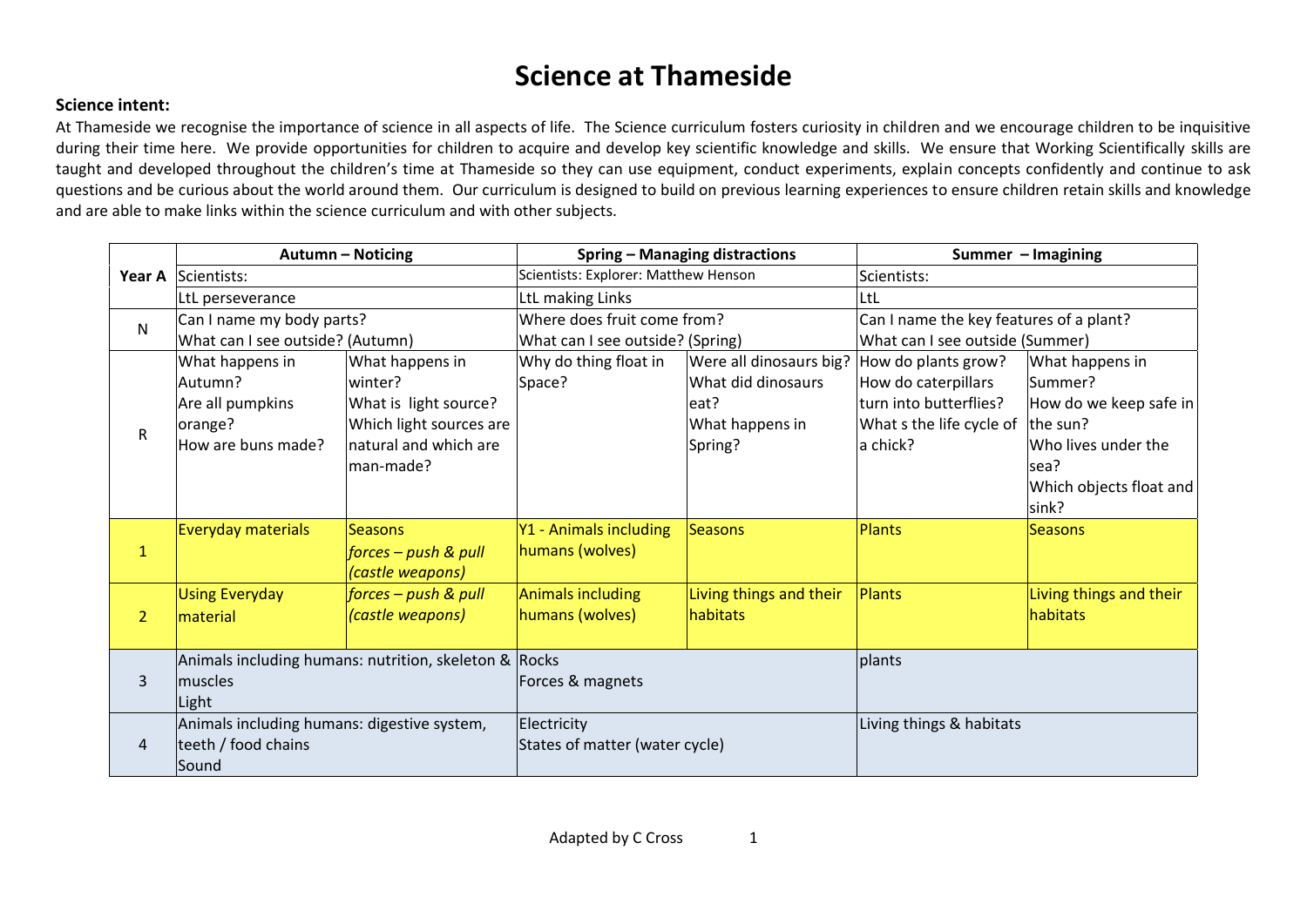|   | (AIH) Ageing / Life cycles                                   | <b>Properties &amp; changes of materials</b> | Living things & their habitats:                    |
|---|--------------------------------------------------------------|----------------------------------------------|----------------------------------------------------|
|   | Earth & Space                                                | <b>Forces</b>                                | Reproduction plants & animals (Pubity)             |
|   |                                                              |                                              |                                                    |
|   | Animals including humans: Circulation, nutrients Electricity |                                              | Living things & their habitats:                    |
|   | transport, Healthy lifestyles /                              |                                              | $\vert$ Classification – micro-organisms, plants & |
| b | Light                                                        |                                              | animals / Evolution & inheritance Beetle Boy,      |
|   |                                                              |                                              | Moth                                               |

| Development matters Understanding the World                                               |                                                                               |  |  |
|-------------------------------------------------------------------------------------------|-------------------------------------------------------------------------------|--|--|
| Nursery                                                                                   | Reception                                                                     |  |  |
| Use all their senses in hands-on exploration of natural materials. Explore collections of | Explore the natural world around them.                                        |  |  |
| materials with similar and/or different properties.                                       | Describe what they see, hear and feel whilst outside.                         |  |  |
| Talk about what they see, using a wide vocabulary.                                        | Understand the effect of changing seasons on the natural world around them.   |  |  |
| Explore how things work.                                                                  | ELG: The Natural World Children at the expected level of development will: -- |  |  |
| Plant seeds and care for growing plants.                                                  | - Explore the natural world around them, making observations and drawing      |  |  |
| Understand the key features of the life cycle of a plant and an animal.                   | pictures of animals and plants;                                               |  |  |
| Begin to understand the need to respect and care for the natural environment and all      | Know some similarities and differences between the natural world around       |  |  |
| living things.                                                                            | them and contrasting environments, drawing on their experiences and what      |  |  |
| Explore and talk about different forces they can feel.                                    | has been read in class;                                                       |  |  |
| Talk about the differences between materials and changes they notice.                     | - Understand some important processes and changes in the natural world        |  |  |
|                                                                                           | around them, including the seasons and changing states of matter.             |  |  |

| <b>Working scientifically</b> |  |  |
|-------------------------------|--|--|
|                               |  |  |

| KS1                                                          | Lower KS2                                                            | Upper KS2                                                                                                                |
|--------------------------------------------------------------|----------------------------------------------------------------------|--------------------------------------------------------------------------------------------------------------------------|
| During Years 1 and 2, pupils should be taught to use the     | During Years 3 and 4, pupils should be taught to use the             | During Years 5 and 6, pupils should be taught to use the                                                                 |
| following practical scientific methods, processes and skills | following practical scientific methods, processes and skills         | following practical scientific methods, processes and skills                                                             |
| through the teaching of the programme of study content:      | through the teaching of the programme of study content:              | through the teaching of the programme of study content:                                                                  |
| asking simple questions and recognising that they can be     | asking relevant questions and using different types of               |                                                                                                                          |
| answered in different ways                                   | scientific enquiries to answer them                                  |                                                                                                                          |
| Performing simple tests                                      | Setting up simple practical enquiries, comparative and fair<br>tests | Planning different types of scientific enquiries to answer<br>questions, including recognising and controlling variables |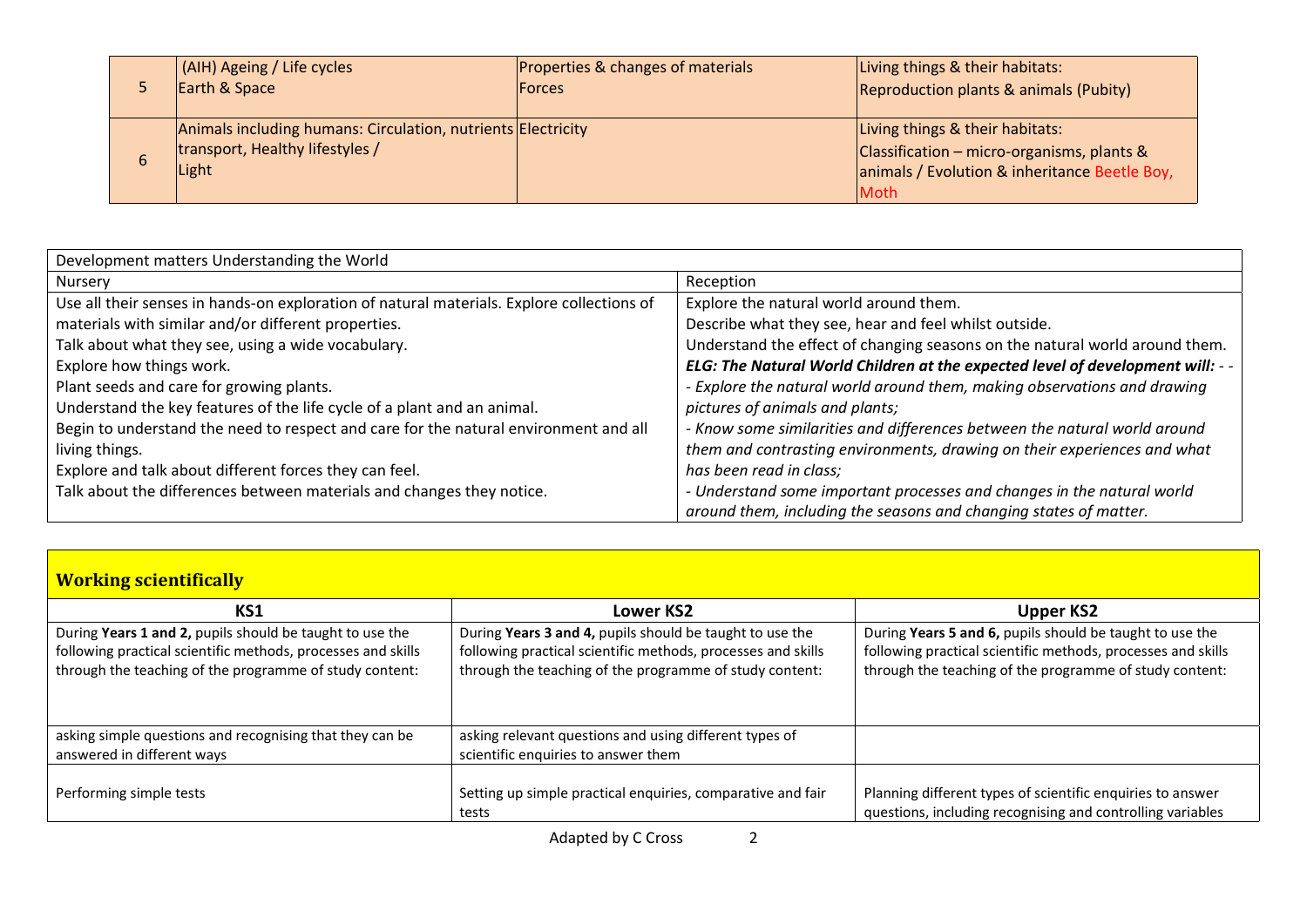| <b>Working scientifically</b>                                         |                                                                                                                                                                                                    |                                                                                                                                                                                                                               |
|-----------------------------------------------------------------------|----------------------------------------------------------------------------------------------------------------------------------------------------------------------------------------------------|-------------------------------------------------------------------------------------------------------------------------------------------------------------------------------------------------------------------------------|
|                                                                       |                                                                                                                                                                                                    | where necessary                                                                                                                                                                                                               |
| observing closely, using simple equipment                             | making systematic and careful observations and, where<br>appropriate, taking accurate measurements using standard<br>units, using a range of equipment, including thermometers<br>and data loggers | taking measurements, using a range of scientific equipment,<br>with increasing accuracy and precision, taking repeat<br>readings when appropriate.                                                                            |
| gathering and recording data to help in answering questions           | gathering, recording, classifying and presenting data in a<br>variety of ways to help in answering questions                                                                                       |                                                                                                                                                                                                                               |
|                                                                       | recording findings using simple scientific language, drawings,<br>labelled diagrams, keys, bar charts, and tables                                                                                  | recording data and results of increasing complexity using<br>scientific diagrams and labels, classification keys, tables,<br>scatter graphs, bar and line graphs                                                              |
| identifying and classifying                                           | identifying differences, similarities or changes related to<br>simple scientific ideas and processes                                                                                               | identifying scientific evidence that has been used to support<br>or refute ideas or arguments                                                                                                                                 |
| Using their observations and ideas to suggest answers to<br>questions | using straightforward scientific evidence to answer questions<br>or to support their findings. using results to draw simple<br>conclusions, make predictions for new values and suggest            | using test results to make predictions to set up further<br>comparative and fair tests                                                                                                                                        |
|                                                                       | improvements and raise further questions                                                                                                                                                           | Reporting and presenting findings from enquiries, including<br>conclusions, causal relationships and explanations of and<br>degree of trust in results, in oral and written forms such as<br>displays and other presentations |
|                                                                       | reporting on findings from enquiries, including oral and<br>written explanations, displays or presentations of results and<br>conclusions                                                          | Reporting and presenting findings from enquiries, including<br>conclusions, causal relationships and explanations of and<br>degree of trust in results, in oral and written forms such as<br>displays and other presentations |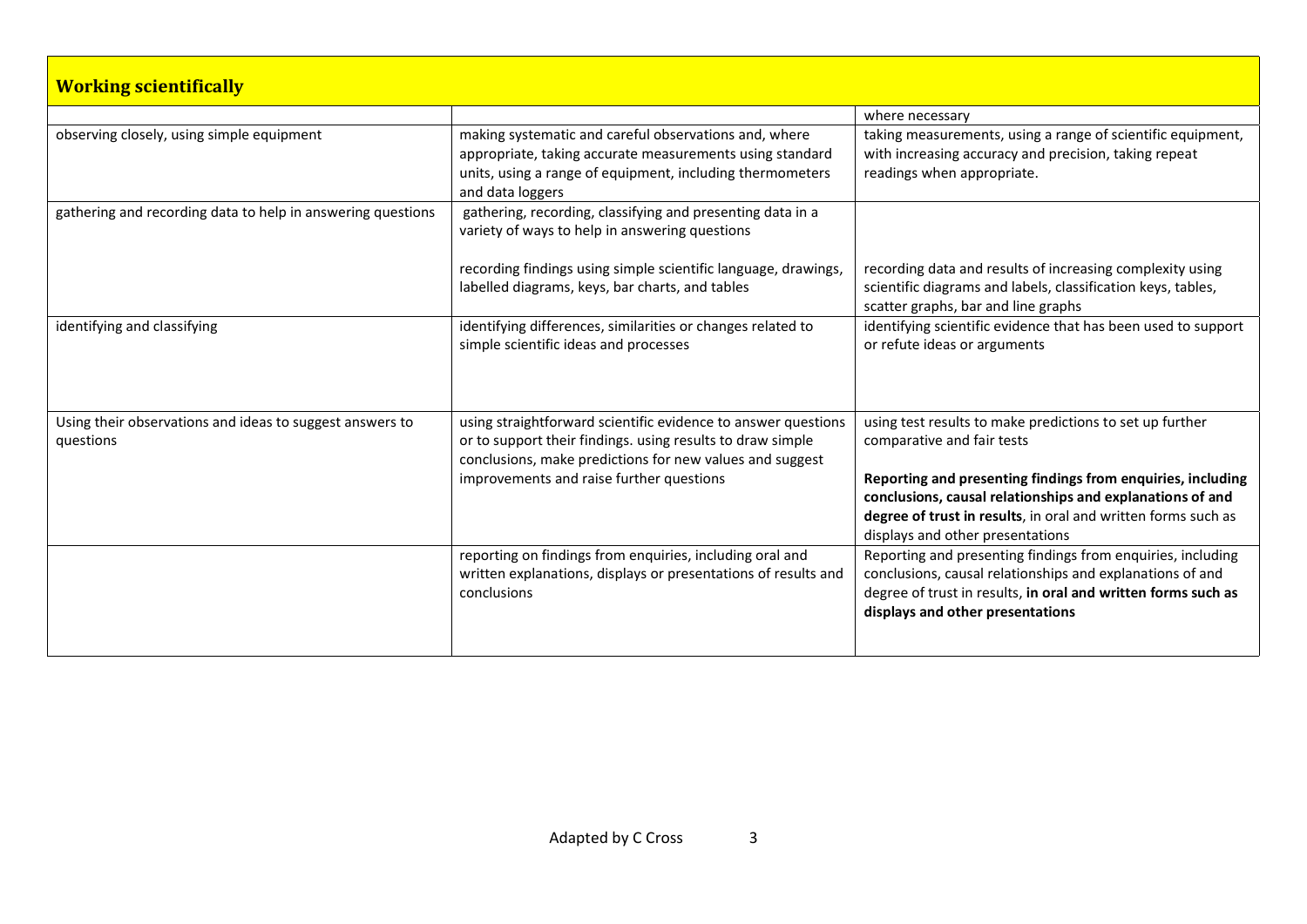| <b>Plants:</b>                                                                                                    |                                                                                                                  |                                                                                                                                                                        |        |                                                                                                   |        |  |
|-------------------------------------------------------------------------------------------------------------------|------------------------------------------------------------------------------------------------------------------|------------------------------------------------------------------------------------------------------------------------------------------------------------------------|--------|---------------------------------------------------------------------------------------------------|--------|--|
| Year 1                                                                                                            | Year 2                                                                                                           | Year 3                                                                                                                                                                 | Year 4 | Year 5                                                                                            | Year 6 |  |
| identify and name a variety<br>of common wild and<br>garden plants, including<br>deciduous and evergreen<br>trees | find out and describe how<br>plants need water, light<br>and a suitable temperature<br>to grow and stay healthy. | Identify and describe the<br>functions of different parts<br>of flowering plants: roots,<br>stem/trunk, leaves and<br>flowers                                          |        | Describe the life process of<br>reproduction in some<br>plants (and Animals,<br>including humans) |        |  |
| Identify and describe the<br>basic structure of a variety<br>of common flowering<br>plants, including trees       | observe and describe how<br>seeds and bulbs grow into<br>mature plants                                           | Explore the requirements<br>of plants for life and growth<br>(air, light, water, nutrients<br>from soil, and room to<br>grow) and how they vary<br>from plant to plant |        |                                                                                                   |        |  |
|                                                                                                                   |                                                                                                                  | investigate the way in<br>which water is transported<br>within plants                                                                                                  |        |                                                                                                   |        |  |
|                                                                                                                   |                                                                                                                  | explore the part that<br>flowers play in the life cycle<br>of flowering plants,<br>including pollination, seed<br>formation and seed<br>dispersal.                     |        |                                                                                                   |        |  |

| <b>Living Things and their habitats:</b> |                            |        |                              |                              |                              |  |
|------------------------------------------|----------------------------|--------|------------------------------|------------------------------|------------------------------|--|
| Year 1                                   | Year 2                     | Year 3 | Year 4                       | Year 5                       | Year 6                       |  |
|                                          | Explore and compare the    |        | Recognise that living things | Describe the life process of | Describe how living things   |  |
|                                          | differences between things |        | can be grouped in a variety  | reproduction in some         | are classified into broad    |  |
|                                          | that are living, dead, and |        | of ways                      | plants and animals           | groups according to          |  |
|                                          | things that have never     |        |                              |                              | common observable            |  |
|                                          | been alive                 |        |                              |                              | characteristics and based    |  |
|                                          |                            |        |                              |                              | on similarities and          |  |
|                                          |                            |        |                              |                              | differences, including       |  |
|                                          |                            |        |                              |                              | microorganisms, plants and   |  |
|                                          |                            |        |                              |                              | animals.                     |  |
|                                          | identify that most living  |        | Explore and use              | Describe the differences in  | Give reasons for classifying |  |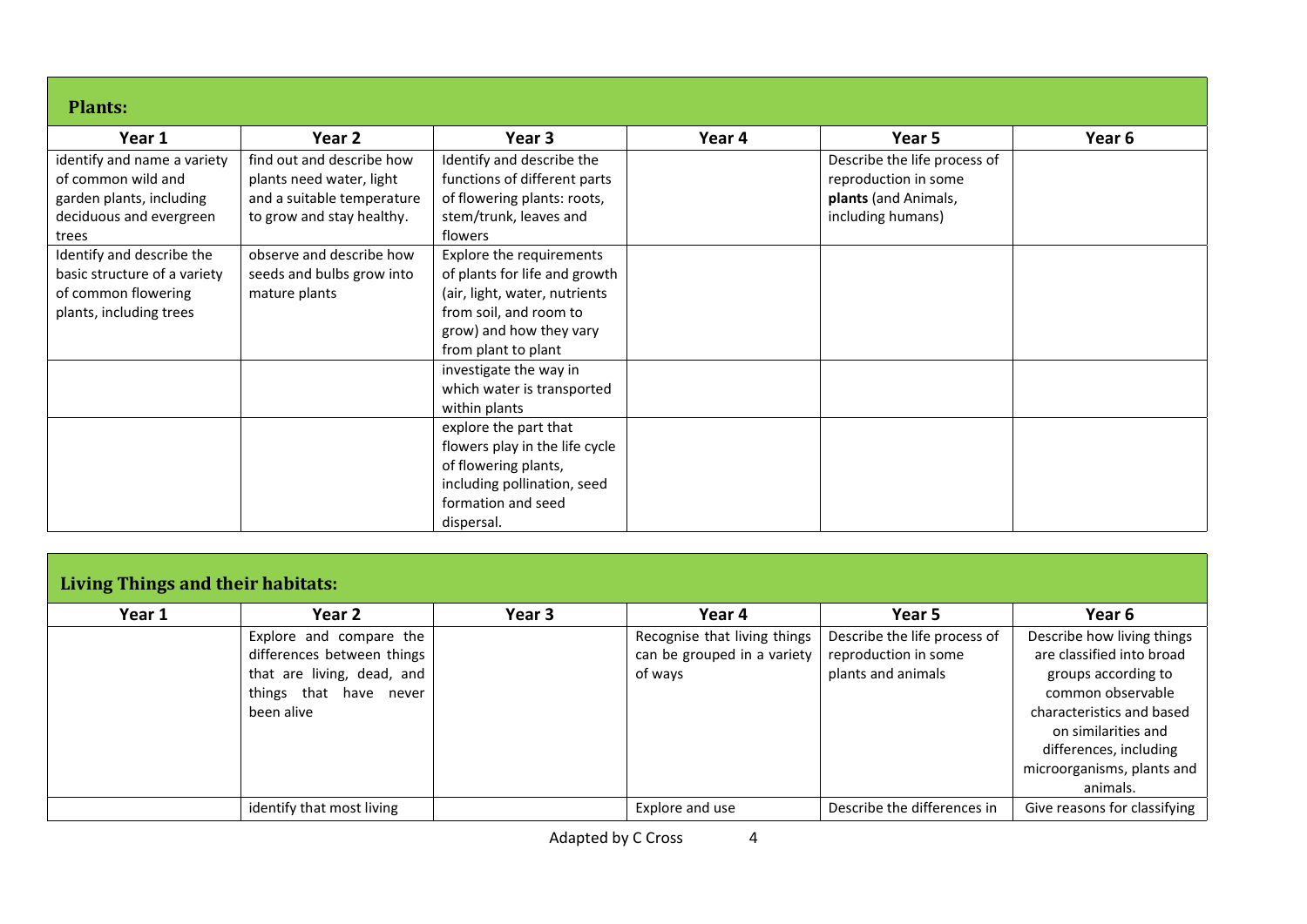| things live in habitats to<br>which they are suited and<br>describe how different<br>habitats provide for the<br>basic needs of different<br>kinds of animals and plants,<br>and how they depend on<br>each other | classification keys to help<br>group, identify and name a<br>variety of living things in<br>their local and wider<br>environment | life cycle of a mammal, an<br>amphibian, an insect and a<br>bird | plants and animals based<br>on specific characteristics. |
|-------------------------------------------------------------------------------------------------------------------------------------------------------------------------------------------------------------------|----------------------------------------------------------------------------------------------------------------------------------|------------------------------------------------------------------|----------------------------------------------------------|
| Identify and name a variety<br>of plants and animals in<br>their habitats, including<br>micro-habitats.                                                                                                           | Recognise that<br>environments can change<br>and that this can<br>sometimes pose dangers to<br>living things.                    |                                                                  |                                                          |
| Describe<br>animals<br>how<br>obtain their food from<br>plants and other animals,<br>using the idea of a simple<br>food chain, and identify<br>and name different sources<br>of food.                             | Construct and interpret a<br>variety of food chains,<br>identifying<br>producers,<br>predators and prey.                         |                                                                  |                                                          |

| Animals, including humans                                                                                                     |                                                                                                                                   |                                                                                                                                                                                                                                            |                                                                                                   |                                                                                                                                                                              |                                                                                                                                                    |  |
|-------------------------------------------------------------------------------------------------------------------------------|-----------------------------------------------------------------------------------------------------------------------------------|--------------------------------------------------------------------------------------------------------------------------------------------------------------------------------------------------------------------------------------------|---------------------------------------------------------------------------------------------------|------------------------------------------------------------------------------------------------------------------------------------------------------------------------------|----------------------------------------------------------------------------------------------------------------------------------------------------|--|
| Year 1                                                                                                                        | Year 2                                                                                                                            | Year 3                                                                                                                                                                                                                                     | Year 4                                                                                            | Year 5                                                                                                                                                                       | Year 6                                                                                                                                             |  |
| Identify and name a variety<br>of<br>animals<br>common<br>including fish, amphibians,<br>birds<br>reptiles,<br>and<br>mammals | <b>Notice</b><br>that<br>animals,<br>including humans, including<br>offspring<br>humans,<br>have<br>which<br>grow into adults     | identify<br>Animals,<br>that<br>including humans, including<br>the right<br>humans, need<br>types<br>and<br>amount<br>- of<br>nutrition, and<br>that they<br>make their own<br>cannot<br>they get nutrition<br>food;<br>from what they eat | the<br>Describe<br>simple<br>functions of the basic parts<br>of the digestive system in<br>humans | Describe the changes as<br>humans develop from birth<br>to old age                                                                                                           | Identify and name the main<br>parts of the <b>circulatory</b><br>system, and explain the<br>functions of<br>the heart,<br>blood vessels and blood. |  |
| Identify and name a variety<br>of common animals that<br>are carnivores, herbivores<br>and omnivores                          | Find<br>about<br>out<br>and<br>describe the basic needs of<br>Animals, including humans,<br>for survival (water, food<br>and air) | Identify that humans and<br>some other animals have<br>skeletons and muscles for<br>support, protection and<br>movement                                                                                                                    | Identify the different types<br>of teeth in humans and<br>their simple functions                  | Describe the life processes<br>of reproduction in some<br>Animals, including humans<br>Describe the differences in<br>the life cycles of mammal,<br>amphibian, insect & bird | Recognise the impact of<br>diet, exercise, drugs and<br>lifestyle on the way their<br>bodies function.                                             |  |
| Describe and compare the                                                                                                      | Describe<br>the<br>importance                                                                                                     |                                                                                                                                                                                                                                            | Construct and interpret a                                                                         |                                                                                                                                                                              | Describe the ways in which                                                                                                                         |  |

Adapted by C Cross 5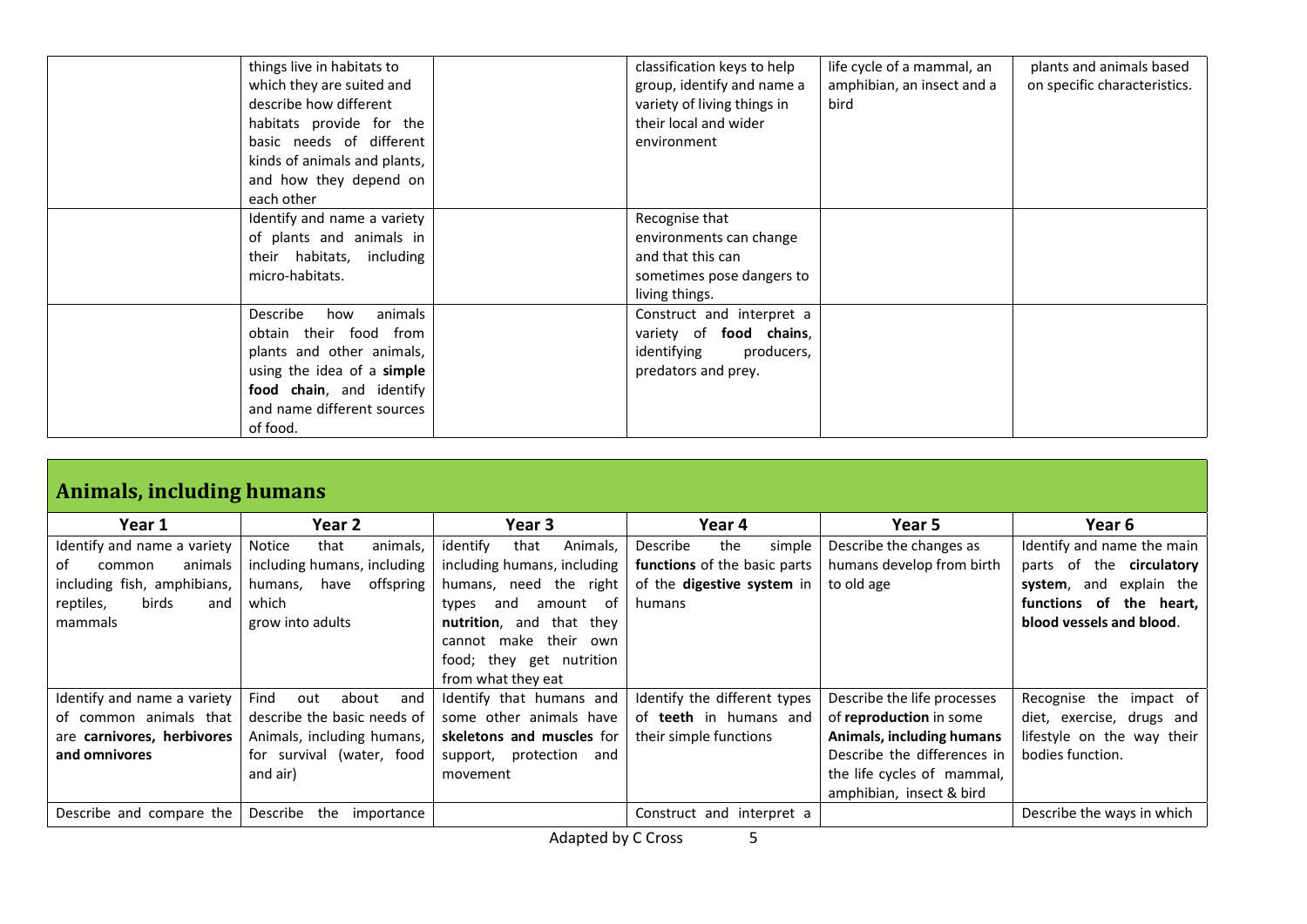| and mammals, including hygiene. | structure of a variety of   for humans of exercise,<br>common animals (fish, eating the right amounts of<br>amphibians, reptiles, birds different types of food, and | food chains<br>variety<br>of<br>identifying<br>producers,<br>predators and prey | nutrients and water are<br>transported within Animals,<br>including humans, |
|---------------------------------|----------------------------------------------------------------------------------------------------------------------------------------------------------------------|---------------------------------------------------------------------------------|-----------------------------------------------------------------------------|
| pets)                           |                                                                                                                                                                      |                                                                                 |                                                                             |
| Identify, name, draw and        |                                                                                                                                                                      |                                                                                 |                                                                             |
| label the basic parts of the    |                                                                                                                                                                      |                                                                                 |                                                                             |
| human body and say which        |                                                                                                                                                                      |                                                                                 |                                                                             |
| part of the body is             |                                                                                                                                                                      |                                                                                 |                                                                             |
| associated with each sense.     |                                                                                                                                                                      |                                                                                 |                                                                             |

## **Evolution & Inheritance**

| Year 1 | Year 2 | Year 3                      | Year 4 | Year 5 | Year 6                       |
|--------|--------|-----------------------------|--------|--------|------------------------------|
|        |        | From 'The Earth (Rocks,     |        |        | Recognise that living things |
|        |        | Atmosphere):                |        |        | produce offspring of the     |
|        |        | Describe in simple terms    |        |        | same kind, but normally      |
|        |        | how fossils are formed      |        |        | offspring vary and are not   |
|        |        | when things that have lived |        |        | identical to their parents.  |
|        |        | are trapped within rock.    |        |        |                              |
|        |        |                             |        |        | Identify<br>Animals,<br>how  |
|        |        |                             |        |        | including<br>humans<br>and   |
|        |        |                             |        |        | plants are adapted to suit   |
|        |        |                             |        |        | their<br>environment<br>in   |
|        |        |                             |        |        | different ways and<br>that   |
|        |        |                             |        |        | adaptation may lead to       |
|        |        |                             |        |        | evolution                    |
|        |        |                             |        |        | Recognise that living things |
|        |        |                             |        |        | have changed over time       |
|        |        |                             |        |        | and that fossils provide     |
|        |        |                             |        |        | information about living     |
|        |        |                             |        |        | things that inhabited the    |
|        |        |                             |        |        | Earth millions of years ago. |

| <b>Materials:</b>            |                          |        |                         |                         |        |
|------------------------------|--------------------------|--------|-------------------------|-------------------------|--------|
| Year 1                       | Year <sub>2</sub>        | Year 3 | Year 4                  | Year 5                  | Year 6 |
| distinguish<br>between<br>an | Identify and compare the |        | and<br>group<br>compare | group<br>compare<br>and |        |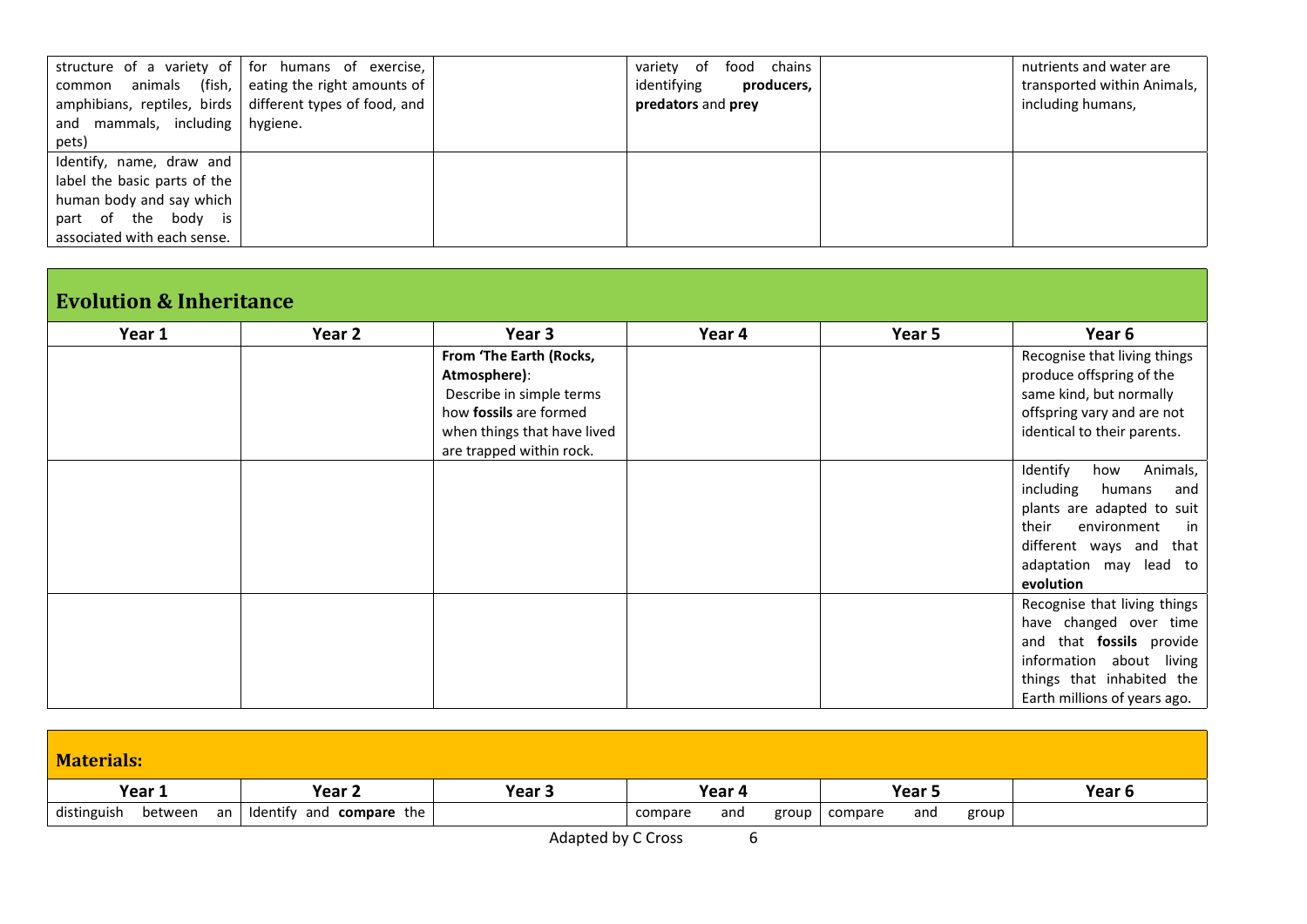| object and the material<br>from which it is made                                                                              | suitability of a variety of<br>everyday<br>materials,<br>including wood, metal,<br>plastic, glass, brick, rock,<br>paper and cardboard for             | materials<br>together,<br>according to whether they<br>are solids, liquids or gases                                                                                                        | together<br>everyday<br>materials on the basis of<br>their properties, including<br>their hardness, solubility,<br>transparency, conductivity<br>(electrical and thermal),                                                                  |  |
|-------------------------------------------------------------------------------------------------------------------------------|--------------------------------------------------------------------------------------------------------------------------------------------------------|--------------------------------------------------------------------------------------------------------------------------------------------------------------------------------------------|---------------------------------------------------------------------------------------------------------------------------------------------------------------------------------------------------------------------------------------------|--|
|                                                                                                                               | particular uses                                                                                                                                        |                                                                                                                                                                                            | and response to magnets                                                                                                                                                                                                                     |  |
| Identify and name a variety<br>of everyday materials,<br>including wood, metal,<br>plastic, glass, metal, water<br>and rocks  | Find out how the shapes of<br>solid objects made from<br>some materials can be<br>changed<br>by squashing,<br>bending,<br>twisting<br>and<br>stretchin | that<br>observe<br>some<br>change state<br>materials<br>when they are heated or<br>cooled, and measure or<br>research the temperature<br>at which this happens in<br>degrees Celsius (°C), | Know that some materials<br>will dissolve in liquid to<br>form a solution, and<br>describe how to recover a<br>substance from a solution.                                                                                                   |  |
| describe<br>simple<br>the<br>physical properties of a<br>variety<br>of<br>everyday<br>materials                               |                                                                                                                                                        | identify the part played by<br>evaporation<br>and<br>condensation in the water<br>cycle and associate the rate<br>of<br>evaporation<br>with<br>temperature                                 | Use knowledge of solids,<br>liquids and gases to decide<br>how mixtures might be<br>including<br>separated,<br>through filtering, sieving<br>and evaporating                                                                                |  |
| and<br>compare<br>group<br>together a variety of<br>everyday materials on the<br>basis of their simple<br>physical properties |                                                                                                                                                        |                                                                                                                                                                                            | give reasons, based on<br>evidence from comparative<br>and fair tests, for the<br>particular uses of everyday<br>materials, including metals,<br>wood and plastic                                                                           |  |
|                                                                                                                               |                                                                                                                                                        |                                                                                                                                                                                            | Demonstrate<br>that<br>dissolving,<br>mixing<br>and<br>changes of state<br>are<br>reversible changes.                                                                                                                                       |  |
|                                                                                                                               |                                                                                                                                                        |                                                                                                                                                                                            | Explain that some changes<br>result in the formation of<br>new materials, and that<br>this kind of change is not<br>usually reversible, including<br>changes associated with<br>burning and the action of<br>acid on bicarbonate of<br>soda |  |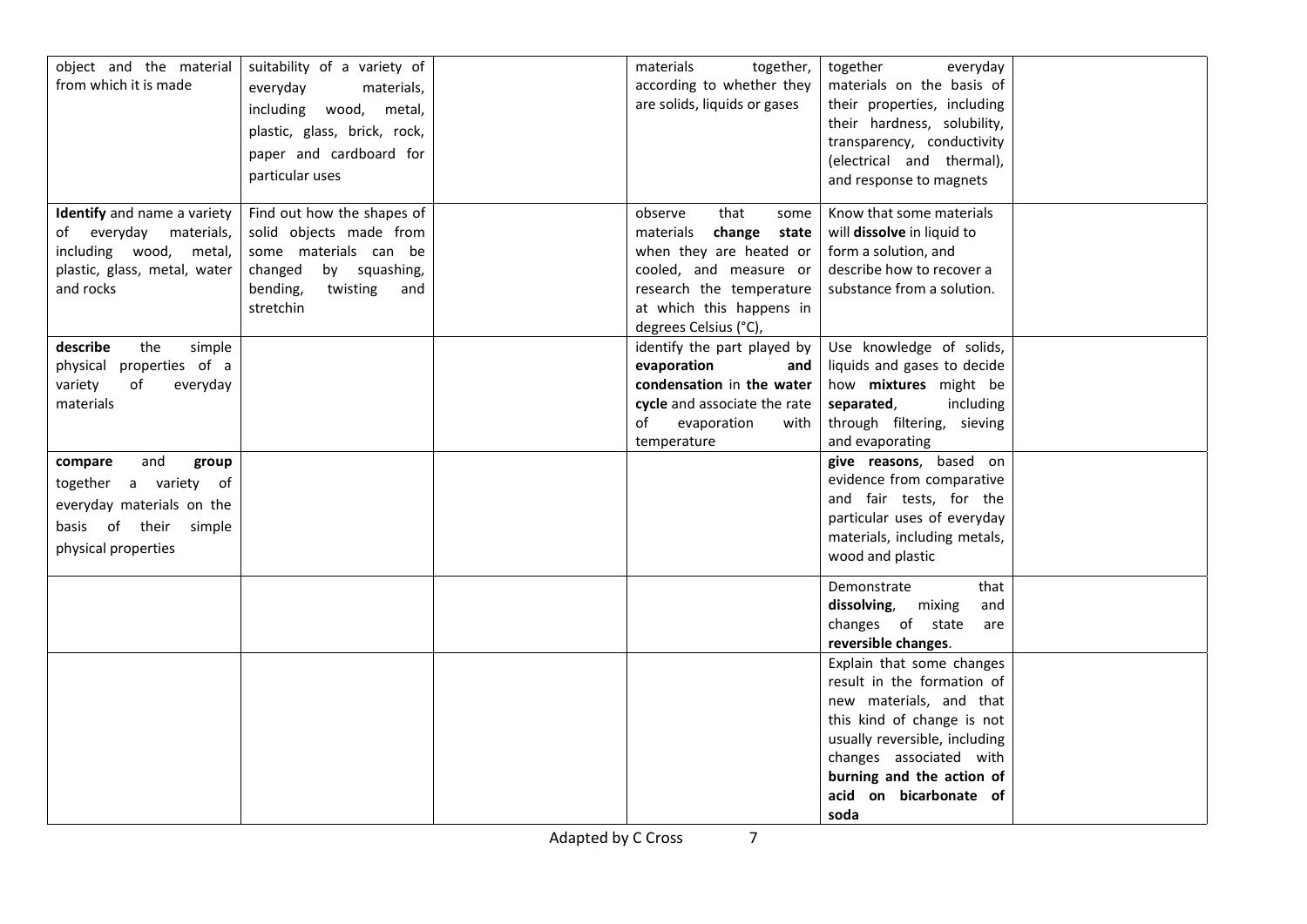| <b>Rocks</b> |        |                                                                                                                                                                                         |        |        |        |  |  |  |
|--------------|--------|-----------------------------------------------------------------------------------------------------------------------------------------------------------------------------------------|--------|--------|--------|--|--|--|
| Year 1       | Year 2 | Year 3                                                                                                                                                                                  | Year 4 | Year 5 | Year 6 |  |  |  |
|              |        | Recognise that that soils<br>are made from rocks and<br>organic matter<br>Describe in simple terms<br>how fossils are formed<br>when things that have lived<br>are trapped within rock. |        |        |        |  |  |  |
|              |        | Compare and group<br>together different kinds of<br>rocks on the basis of their<br>simple physical properties                                                                           |        |        |        |  |  |  |

| <b>Forces and magnetism</b> |
|-----------------------------|
|                             |

| Year 1 | Year 2                      | Year 3                       | Year 4 | Year 5                       | Year 6 |
|--------|-----------------------------|------------------------------|--------|------------------------------|--------|
|        | Materials: Find out how     | Compare how things move      |        | explain that unsupported     |        |
|        | the shapes of solid objects | on different surfaces        |        | objects fall towards the     |        |
|        | made from some materials    |                              |        | Earth because of the force   |        |
|        | be<br>changed<br>bv<br>can  |                              |        | of gravity acting between    |        |
|        | bending,<br>squashing,      |                              |        | the Earth and the falling    |        |
|        | twisting and stretching.    |                              |        | object                       |        |
|        |                             | Notice that some forces      |        | identify the effects of air  |        |
|        |                             | need contact between two     |        | resistance, water resistance |        |
|        |                             | objects,<br>but magnetic     |        | and friction, that act       |        |
|        |                             | forces can act at a distance |        | between moving surfaces      |        |
|        |                             | compare and group            |        | Recognise that some          |        |
|        |                             | together a variety of        |        | mechanisms, including        |        |
|        |                             | everyday materials on the    |        | gears, pulleys, levers and   |        |
|        |                             | basis of whether they are    |        | springs, allow a smaller     |        |
|        |                             | attracted to a magnet and    |        | force to have a greater      |        |
|        |                             | identify some magnetic       |        | effect                       |        |
|        |                             | materials.                   |        |                              |        |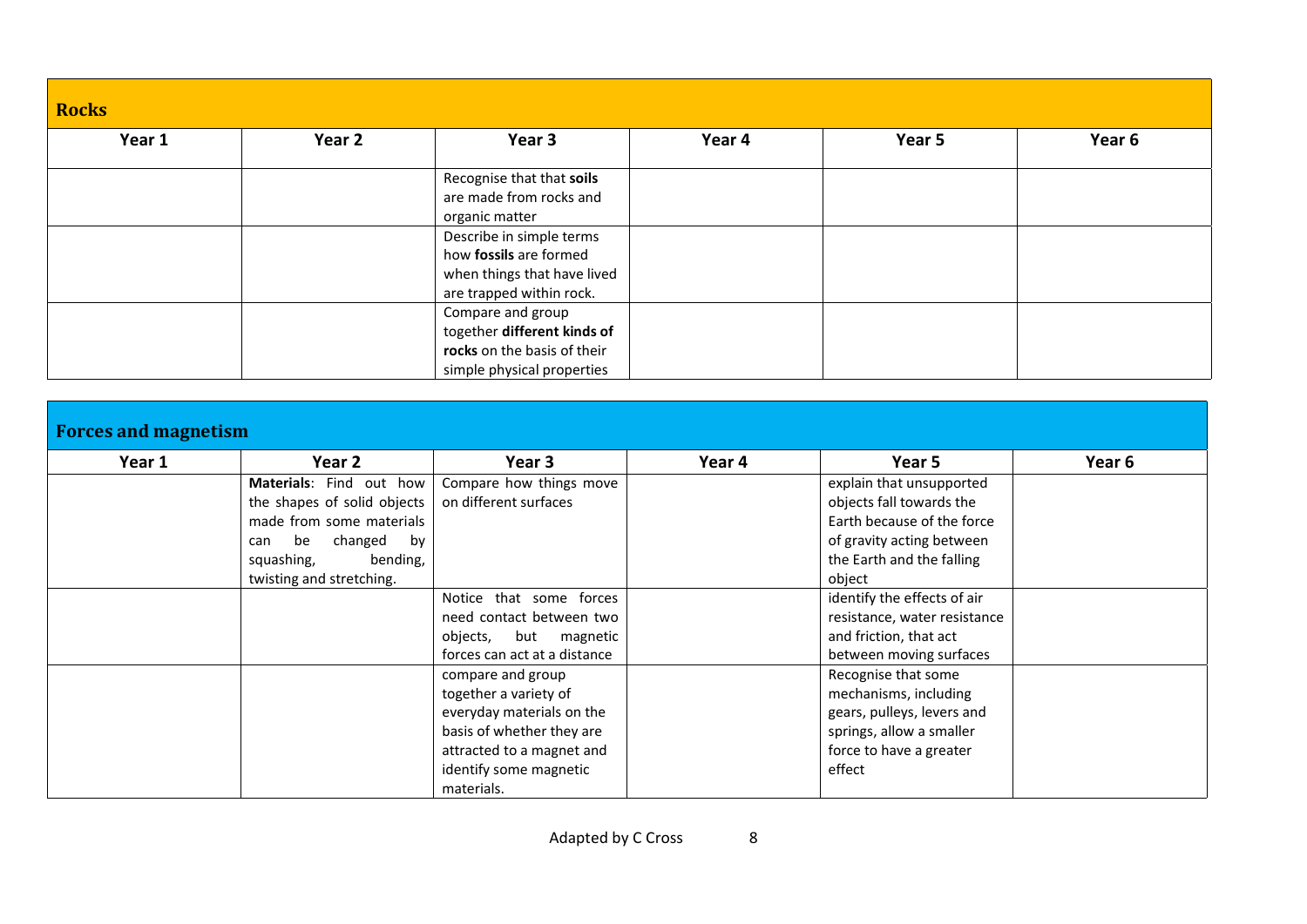|  | observe how magnets<br>attract or repel each other<br>and attract some materials<br>and not others            |  |  |
|--|---------------------------------------------------------------------------------------------------------------|--|--|
|  | Describe magnets as having<br>two poles                                                                       |  |  |
|  | Predict whether two<br>magnets will attract or<br>repel each other,<br>depending on which poles<br>are facing |  |  |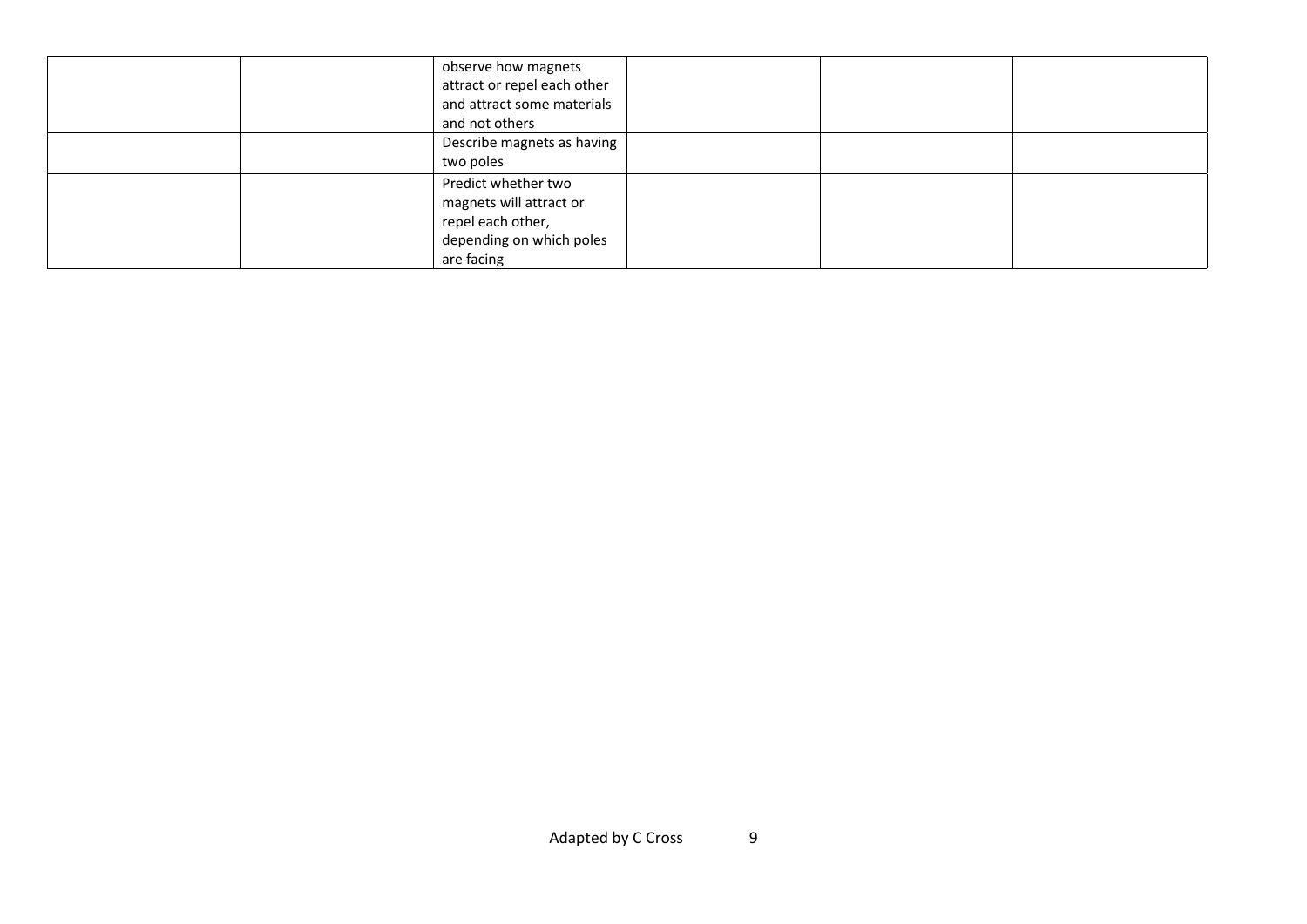| Light  |                   |                                                                                                                                                           |        |        |                                                                                                                                                       |
|--------|-------------------|-----------------------------------------------------------------------------------------------------------------------------------------------------------|--------|--------|-------------------------------------------------------------------------------------------------------------------------------------------------------|
| Year 1 | Year <sub>2</sub> | Year <sub>3</sub>                                                                                                                                         | Year 4 | Year 5 | Year 6                                                                                                                                                |
|        |                   | Recognise that they need<br>light in order to see things<br>and that dark is the<br>absence of light                                                      |        |        | Recognise<br>that<br>light<br>travel in<br>appears to<br>straight lines                                                                               |
|        |                   | that<br>light<br>is<br>Notice<br>reflected from surfaces                                                                                                  |        |        | use the idea that light<br>travels in straight lines to<br>explain that objects are<br>seen because they give<br>out or reflect light into<br>the eye |
|        |                   | Recognise that light from<br>the sun can be dangerous<br>and that there are ways<br>to protect their eyes                                                 |        |        | Explain that we see things<br>because light travels from<br>light sources to our eyes<br>or from light sources to<br>objects and then to our<br>eyes. |
|        |                   | Recognise that shadows<br>are formed when the light<br>from a light source is<br>blocked by a solid object                                                |        |        | use the idea that light<br>travels in straight lines to<br>explain why shadows<br>have the same shape as<br>the objects that cast<br>them.            |
|        |                   | Recognise that they need<br>light in order to see things<br>and that dark is the<br>absence of light<br>Find<br>that<br>patterns<br>determine the size of |        |        |                                                                                                                                                       |
|        |                   | shadows.                                                                                                                                                  |        |        |                                                                                                                                                       |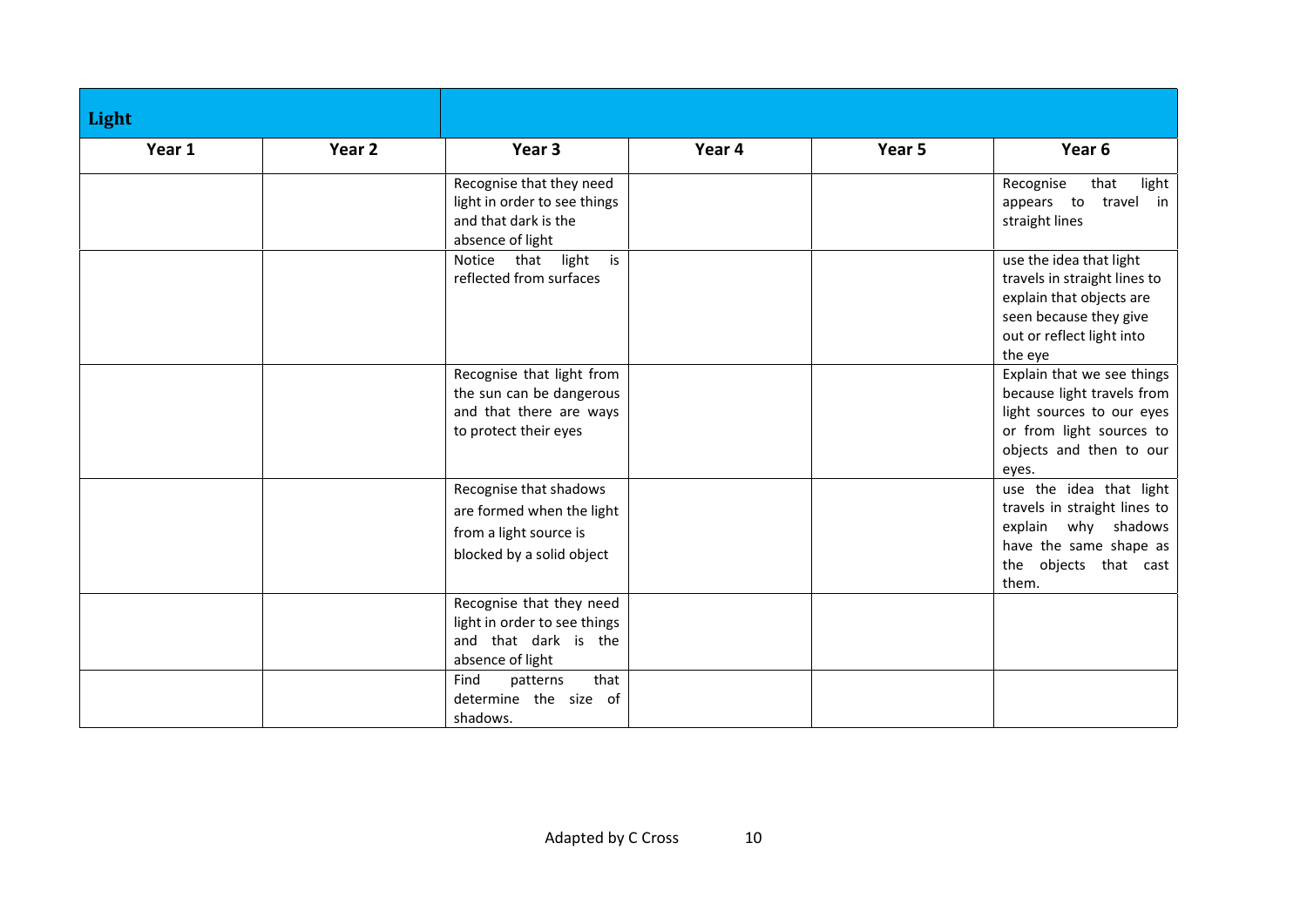| <b>Sound</b> |        |        |                                                                                                              |        |        |
|--------------|--------|--------|--------------------------------------------------------------------------------------------------------------|--------|--------|
| Year 1       | Year 2 | Year 3 | Year 4                                                                                                       | Year 5 | Year 6 |
|              |        |        | Identify how sounds are<br>made, associating some<br>of them with something<br>vibrating                     |        |        |
|              |        |        | Recognise that vibrations<br>from sounds<br>travel<br>through a medium to the<br>ear                         |        |        |
|              |        |        | find patterns between the<br>pitch of a sound and<br>features of the object that<br>produced it              |        |        |
|              |        |        | find patterns between the<br>volume of a sound and<br>the strength of the<br>vibrations that produced<br>it. |        |        |
|              |        |        | Recognise that sounds get<br>fainter as the distance<br>from the sound source<br>increases                   |        |        |

| <b>Electricity:</b> |                   |        |                                                          |        |                                                                              |
|---------------------|-------------------|--------|----------------------------------------------------------|--------|------------------------------------------------------------------------------|
| Year 1              | Year <sub>2</sub> | Year 3 | Year 4                                                   | Year 5 | Year 6                                                                       |
|                     |                   |        | identify common<br>appliances that run on<br>electricity |        | Use recognised symbols<br>when representing a<br>simple circuit in a diagram |
|                     |                   |        | construct a simple series                                |        | associate the brightness                                                     |

Adapted by C Cross 11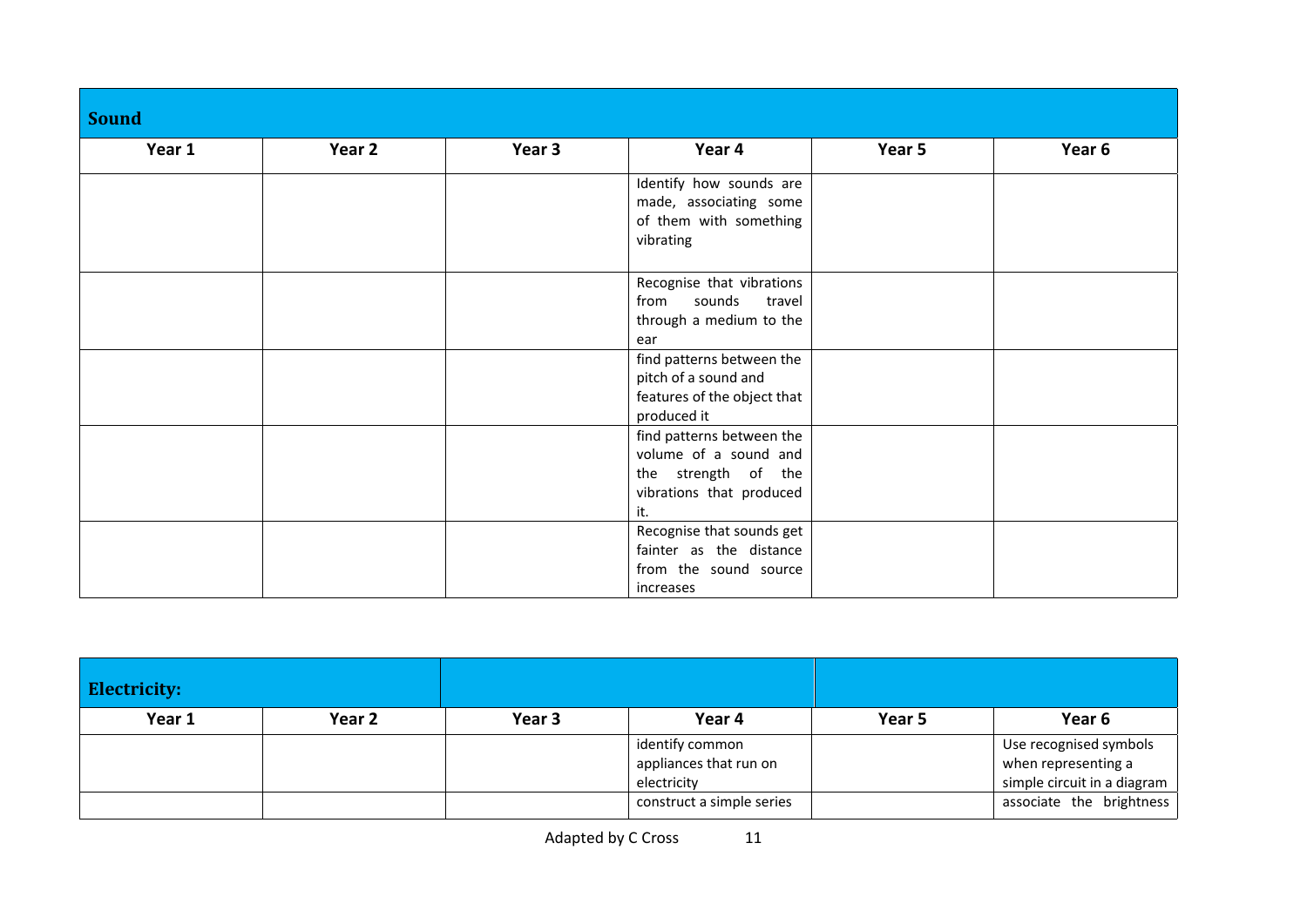|  | electrical circuit,         | of a lamp or the volume   |
|--|-----------------------------|---------------------------|
|  | identifying and naming its  | of a buzzer with the      |
|  | basic parts, including      | number and voltage of     |
|  | cells, wires, bulbs,        | cells used in the circuit |
|  | switches and buzzers        |                           |
|  | identify whether or not a   | compare and give reasons  |
|  | lamp will light in a simple | for variations in how     |
|  | series circuit based on     | components function,      |
|  | whether or not the lamp     | including the brightness  |
|  | is part of a complete loop  | of bulbs, the loudness of |
|  | with a battery              | buzzers and the on/off    |
|  |                             | position of switches.     |
|  | recognise that a switch     |                           |
|  | opens and closes a circuit  |                           |
|  | and associate this with     |                           |
|  | whether or not a lamp       |                           |
|  | lights in a simple series   |                           |
|  | circuit                     |                           |
|  | Recognise some common       |                           |
|  | conductors and              |                           |
|  | insulators, and associate   |                           |
|  | metals with being good      |                           |
|  | conductors.                 |                           |
|  |                             |                           |